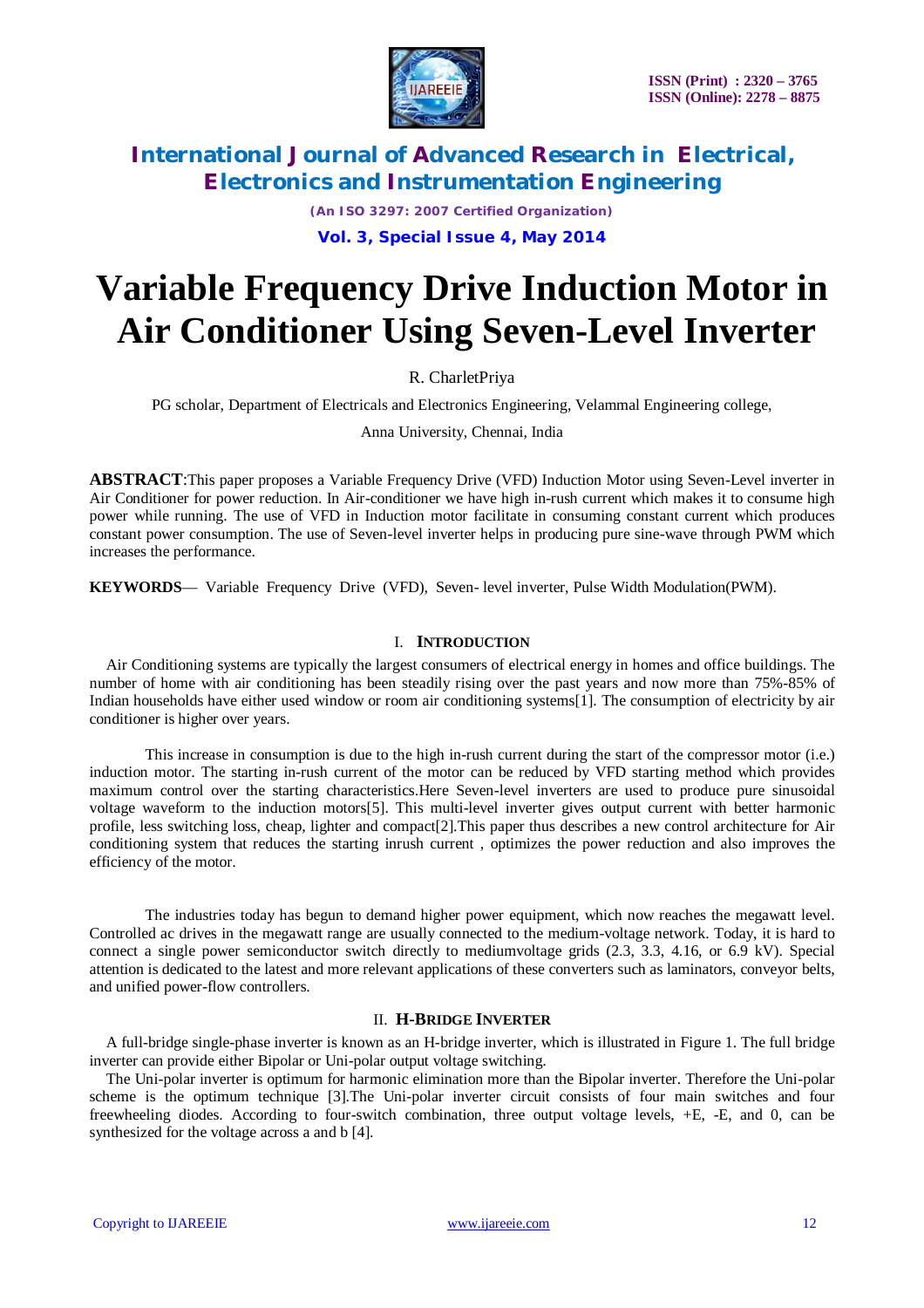

*(An ISO 3297: 2007 Certified Organization)*

**Vol. 3, Special Issue 4, May 2014**



FIG 1: H-Bridge Inverter

#### III. **PROPOSED INVERTER**

The proposed single-phase seven-level inverter was developed from the five-level inverter called the Modified H-Bridge inverter.It consists of a single-phase conventional H- bridge inverter, two bidirectional switches, and a capacitor voltage divider formed by C1, C2, and C3, as shown in Fig. 2.



Fig, 2. Proposed single-phase seven-level inverter

Here three reference signals that are identical with each other and a triangular carrier signal were used to generate PWM signals as shown in Fig 3.Proper switching of the inverter can produce seven output-voltage levels,[5](Vdc, 2Vdc/3, Vdc/3,0,−Vdc,−2Vdc/3,−Vdc/3) from the dc supply voltage. The proposed inverter's operation can be divided into seven switching states,

- 1) Maximum positive output (Vdc)
- 2) Two-third positive output (2Vdc/3)
- 3) One-third positive output (Vdc/3)
- 4) Zero output
- 5) One-third negative output (−Vdc/3)
- 6) Two-third negative output (−2Vdc/3)
- 7) Maximum negative output (−Vdc)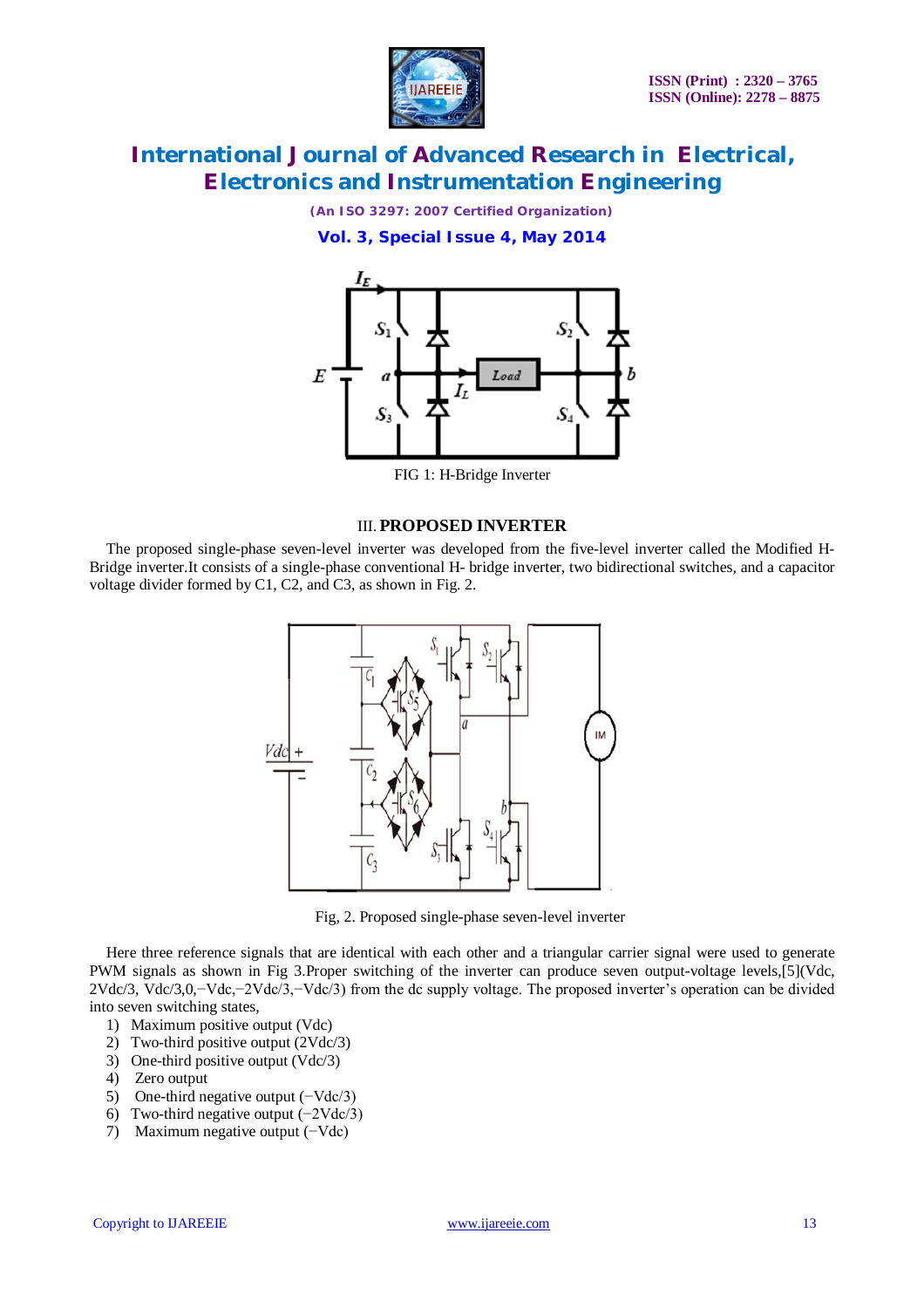

*(An ISO 3297: 2007 Certified Organization)*

### **Vol. 3, Special Issue 4, May 2014**

| $v_0$           | $S_1$ | $S_2$ | $S_3$ | $S_4$ | $S_5$ | $S_6$ |  |
|-----------------|-------|-------|-------|-------|-------|-------|--|
| $V_{dc}$        | on    | off   | off   | on    | off   | off   |  |
| $2V_{dc}/3$     | off   | off   | off   | on    | on    | off   |  |
| $V_{dc}/3$      | off   | off   | off   | on    | off   | on    |  |
| 0               | off   | off   | on    | on    | off   | off   |  |
| $0*$            | on    | on    | off   | off   | off   | off   |  |
| $-V_{\rm dc}/3$ | off   | on    | off   | off   | on    | off   |  |
| $-2V_{dc}/3$    | off   | on    | off   | off   | off   | on    |  |
| $-V_{dc}$       | off   | on    | on    | off   | off   | off   |  |

TABLE I **OUTPUT VOLTAGE ACCORDING TO THE SWITCHES' ON-OFF CONDITION** 

### III. **PWM MODULATION**

A novel PWM modulation technique was introduced to Generate the PWM switching signals. Three reference signals (Vref1, Vref2, and Vref3) were compared with a carrier signal (Vc). The reference signals has same frequency and amplitude[4]. Fig. 3 shows the resulting switching pattern. Switches S1, S3, S5, and S6 would be switching at the rate of the carrier signal frequency, whereas S2 and S4 would operate at a frequency that was equivalent to the fundamental frequency.

The six modes are described as follows:

- Mode 1 :  $0 \leq \omega t \leq 01$  and  $\theta 4 \leq \omega t \leq \pi$
- Mode 2 :  $\theta$ 1 <ωt <  $\theta$ 2 and  $\theta$ 3 <ωt <  $\theta$ 4
- Mode  $3 : \theta$ 2 <ωt < $\theta$ 3
- Mode 4 :  $\pi$  <ωt < 05 and 08 <ωt < 2 $\pi$
- Mode 5 :  $\theta$ 5 <ωt<  $\theta$ 6 and  $\theta$ 7 <ωt<  $\theta$ 8
- Mode  $6 : \theta6 \leq \omega t \leq \theta 7.5$ [6]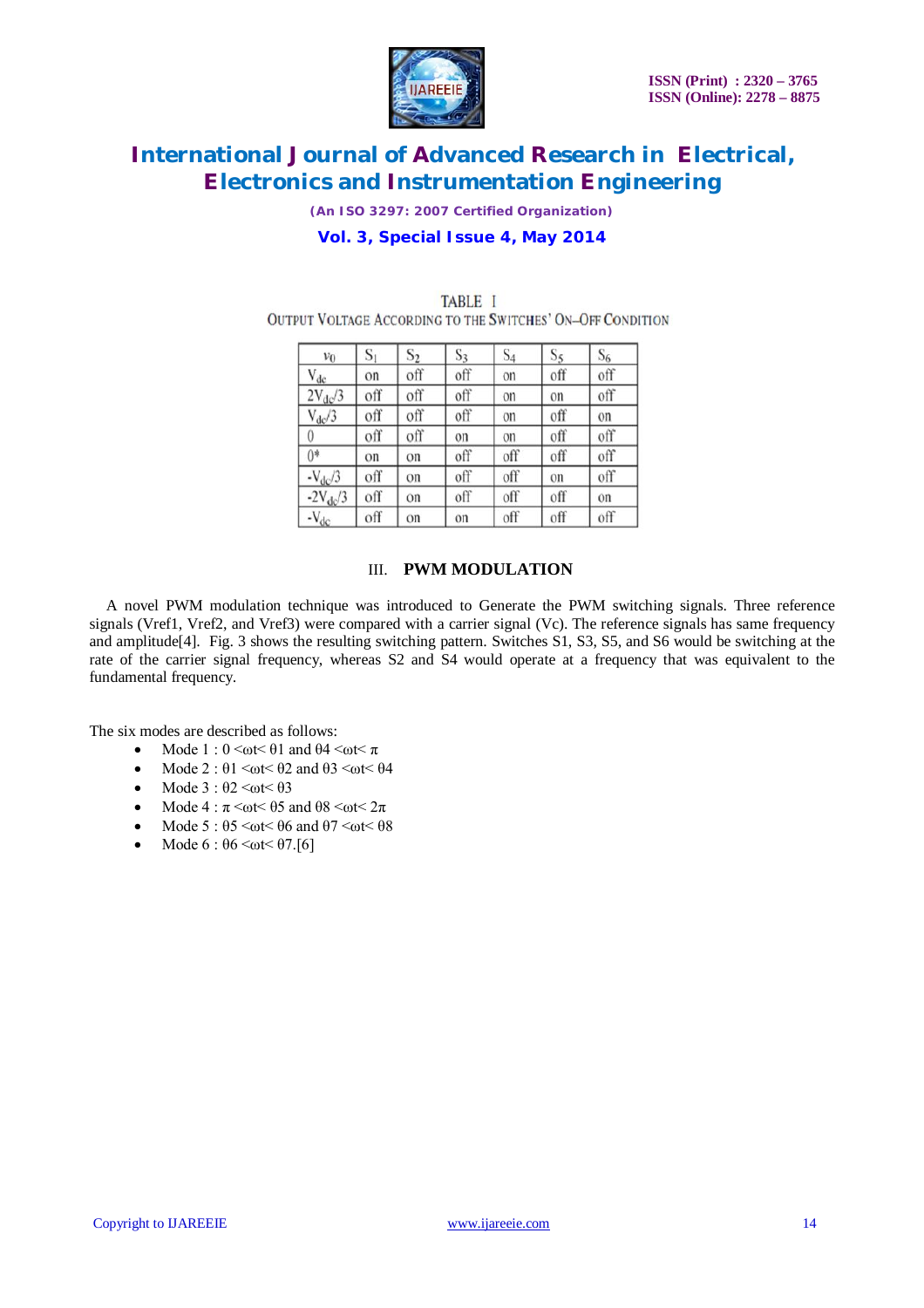

*(An ISO 3297: 2007 Certified Organization)*

**Vol. 3, Special Issue 4, May 2014**



Fig. 3. Switching pattern for the single-phase seven-level inverter.

when the modulation index is more than 0.33 and less than 0.66, the phase angle displacement is determined by,

$$
\theta_1 = \sin^{-1}\left(\frac{A_c}{A_m}\right)
$$
  
\n
$$
\theta_2 = \theta_3 = \frac{\pi}{2}
$$
  
\n
$$
\theta_4 = \pi - \theta_1
$$
  
\n
$$
\theta_5 = \pi + \theta_1
$$
  
\n
$$
\theta_6 = \theta_7 = \frac{3\pi}{2}
$$
  
\n
$$
\theta_8 = 2\pi - \theta_1
$$

Here on calculating the THD value, it is lower when compared to other level inverters THD values.

If the modulation index is more than 0.66, the phase angle displacement is determined by,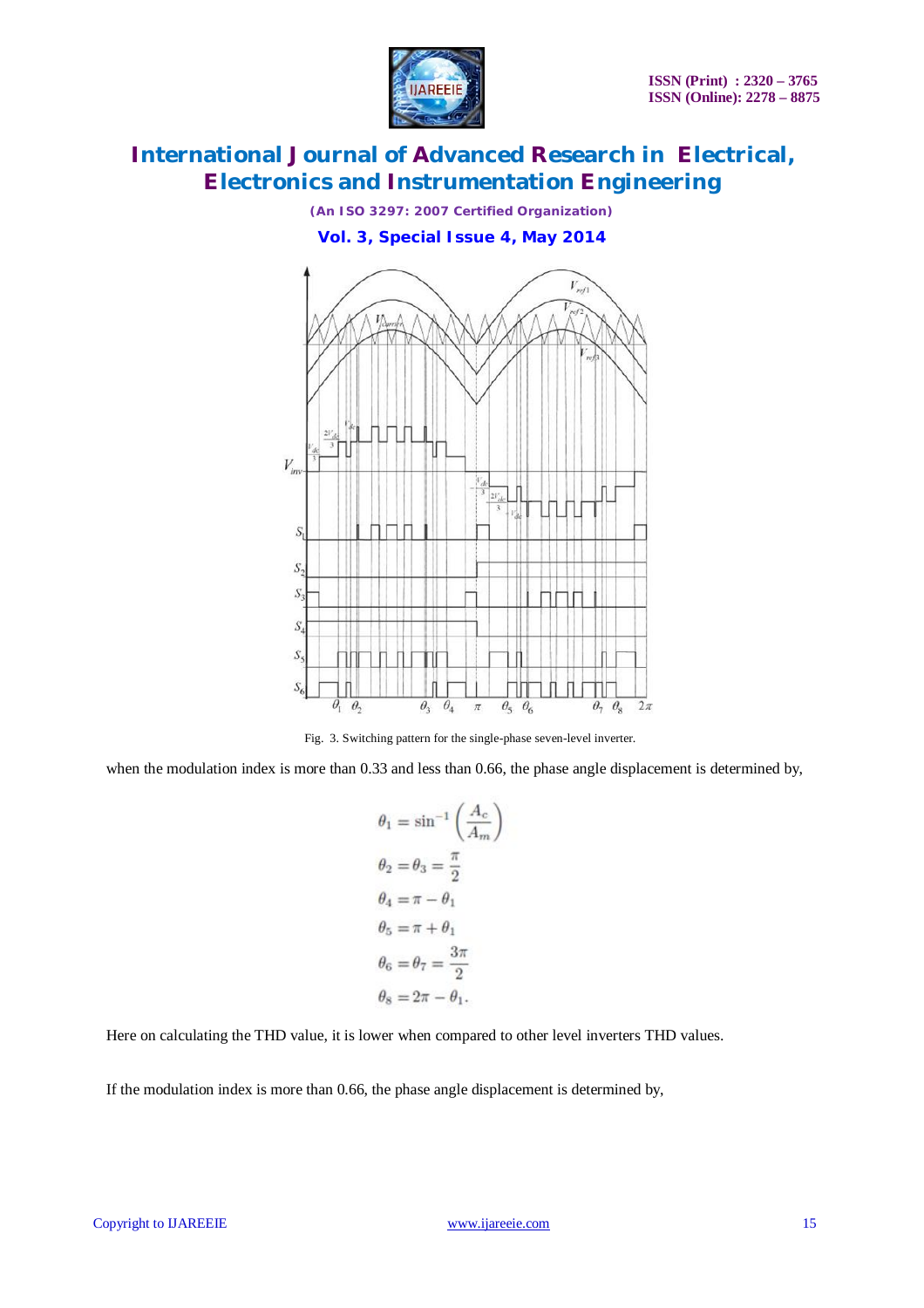

*(An ISO 3297: 2007 Certified Organization)*

**Vol. 3, Special Issue 4, May 2014**

$$
\theta_1 = \sin^{-1}\left(\frac{A_c}{A_m}\right)
$$
  
\n
$$
\theta_2 = \sin^{-1}\left(\frac{2A_c}{A_m}\right)
$$
  
\n
$$
\theta_3 = \pi - \theta_2
$$
  
\n
$$
\theta_4 = \pi - \theta_1
$$
  
\n
$$
\theta_5 = \pi + \theta_1
$$
  
\n
$$
\theta_6 = \pi + \theta_2
$$
  
\n
$$
\theta_7 = 2\pi - \theta_2
$$
  
\n
$$
\theta_8 = 2\pi - \theta_1
$$

#### IV.**CIRCUIT DESCRIPTION**

The proposed circuit is as shown in Fig 4. It consists of 230V ac supply which is given to the rectifier circuit. The rectifier circuit converts ac into dc. This regulated dc voltage is given to the seven level inverter which produces pure sine wave and it is given to the induction motor.

The microcontroller is used to produce the PWM sequences with references to the temperature given. In turn the PWM sequences only control the output of the phase controlled rectifier and Seven- level inverter. Gate driver circuit is used to efficiently drive the switches in the phase controlled rectifier and Seven-level inverter. LCD is used to display the current and set temperature.



Fig, 4.Block diagram of Proposed Model in Air Conditioner

#### V. **SIMULATION RESULTS**

PROTEUS SIMULINK software has been used for showing simulation result of the proposed configuration before it was physically implemented in a prototype. The PWM switching patterns were generated by comparing three reference signals (Vref1, Vref2, and Vref3) against a triangular carrier signal. These switching patterns with software simulation is as shown in Fig 5.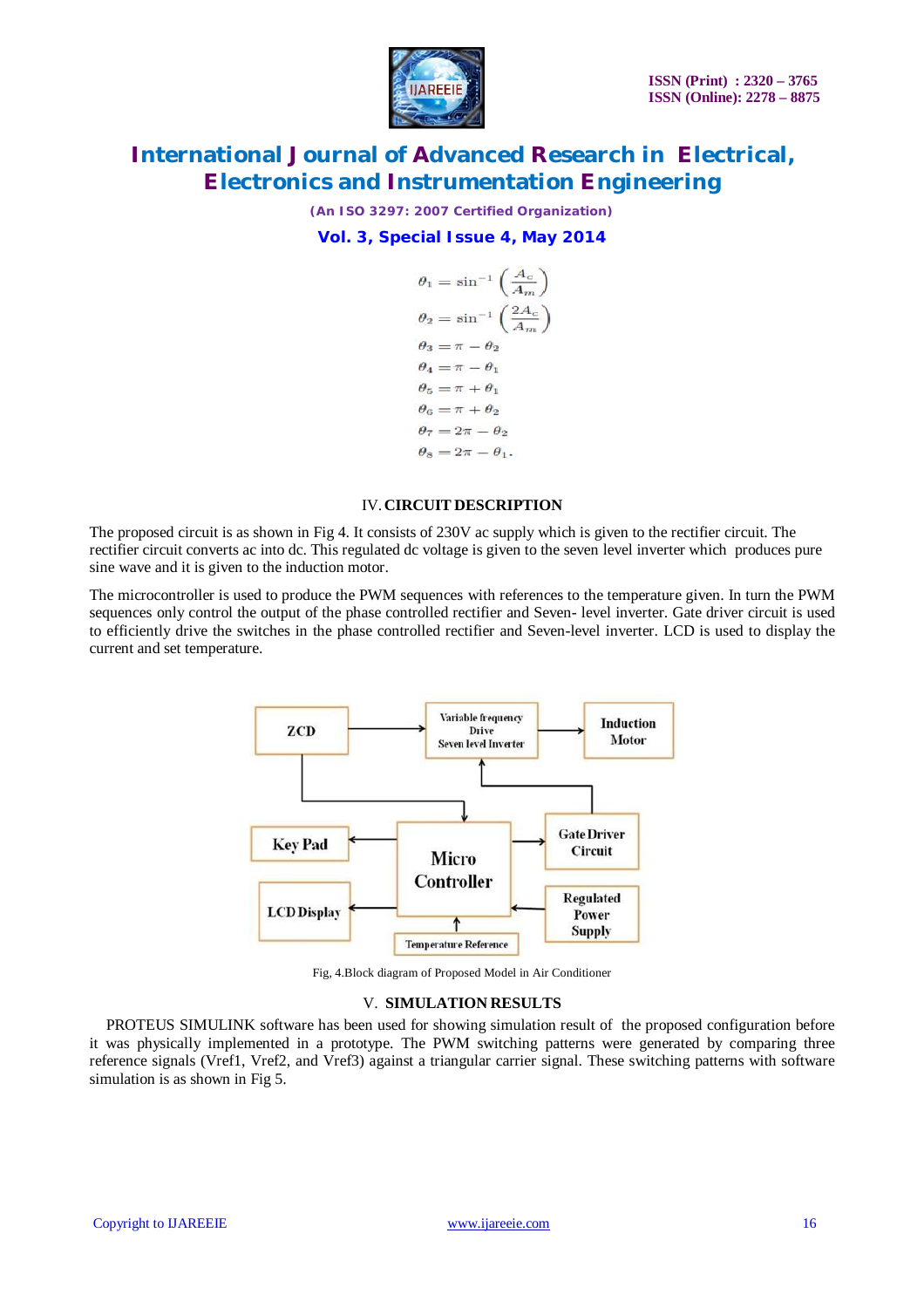

*(An ISO 3297: 2007 Certified Organization)*

**Vol. 3, Special Issue 4, May 2014**



Fig.5. Switching pattern for S1.S2,S3,S4

Similar patterns are found for switch 5 and switch 6.

Inverter output is been simulated separately and is shown in the Fig 6.





THD value is calculated for the following inverter is 3.9% which is shown in Fig.7.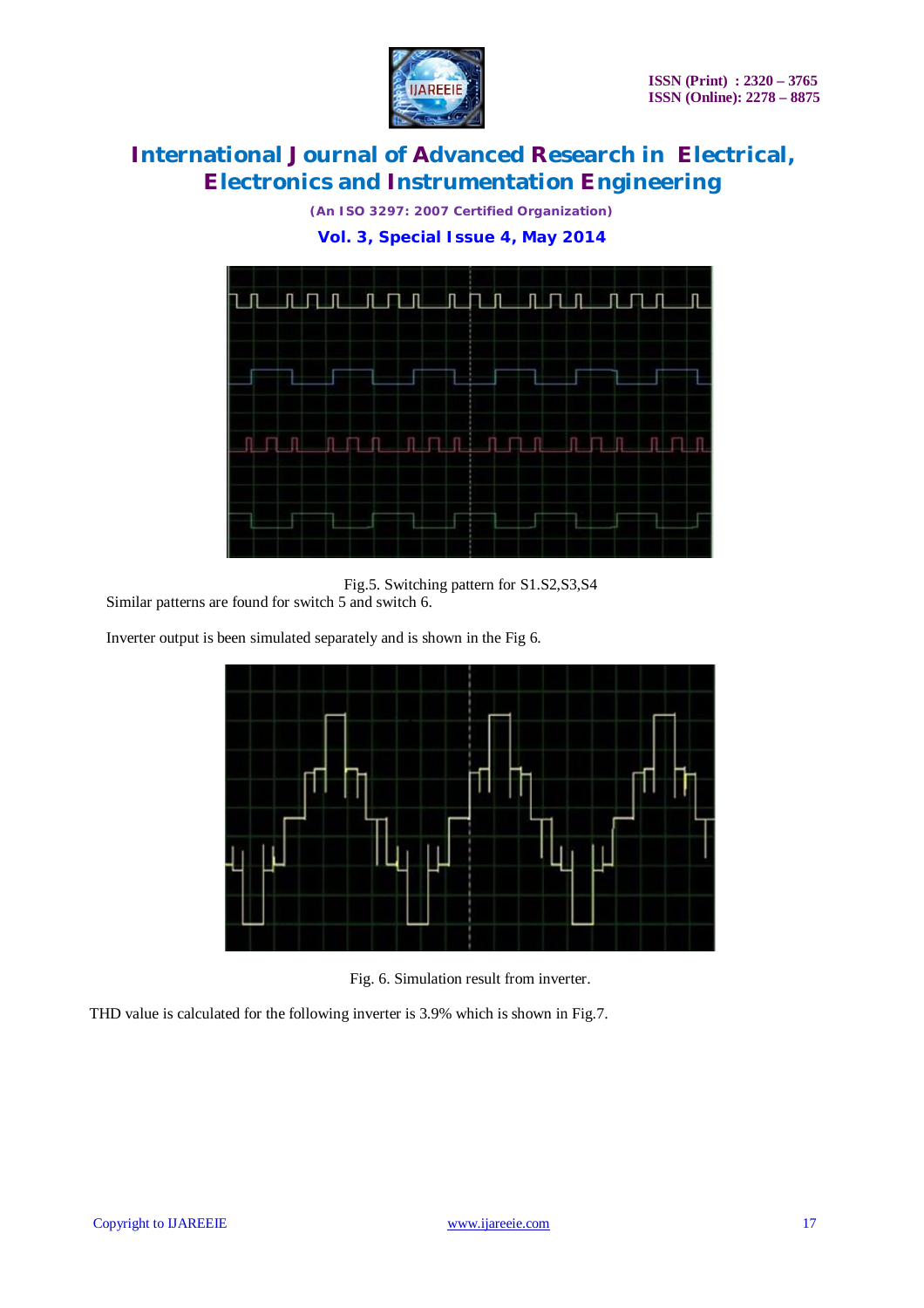

*(An ISO 3297: 2007 Certified Organization)*

**Vol. 3, Special Issue 4, May 2014**



Fig 7. THD value for Seven-level inverter in this architecture

Performance of the motor is also done in simulation and found to be 80%. This is shown in Fig 8.



Fig8. Performance of the motor.

#### VI.**CONCLUSION**

In this paper, a new application of Variable Frequency Drive in Induction Motor using Seven-level Inverter is used to reduce power consumed by Air-conditioner and also increases efficiency of the motor.The use of seven-level inverter topology here gives more advantageous over other topologies i.e. i.e., less power switch, power diodes, and less